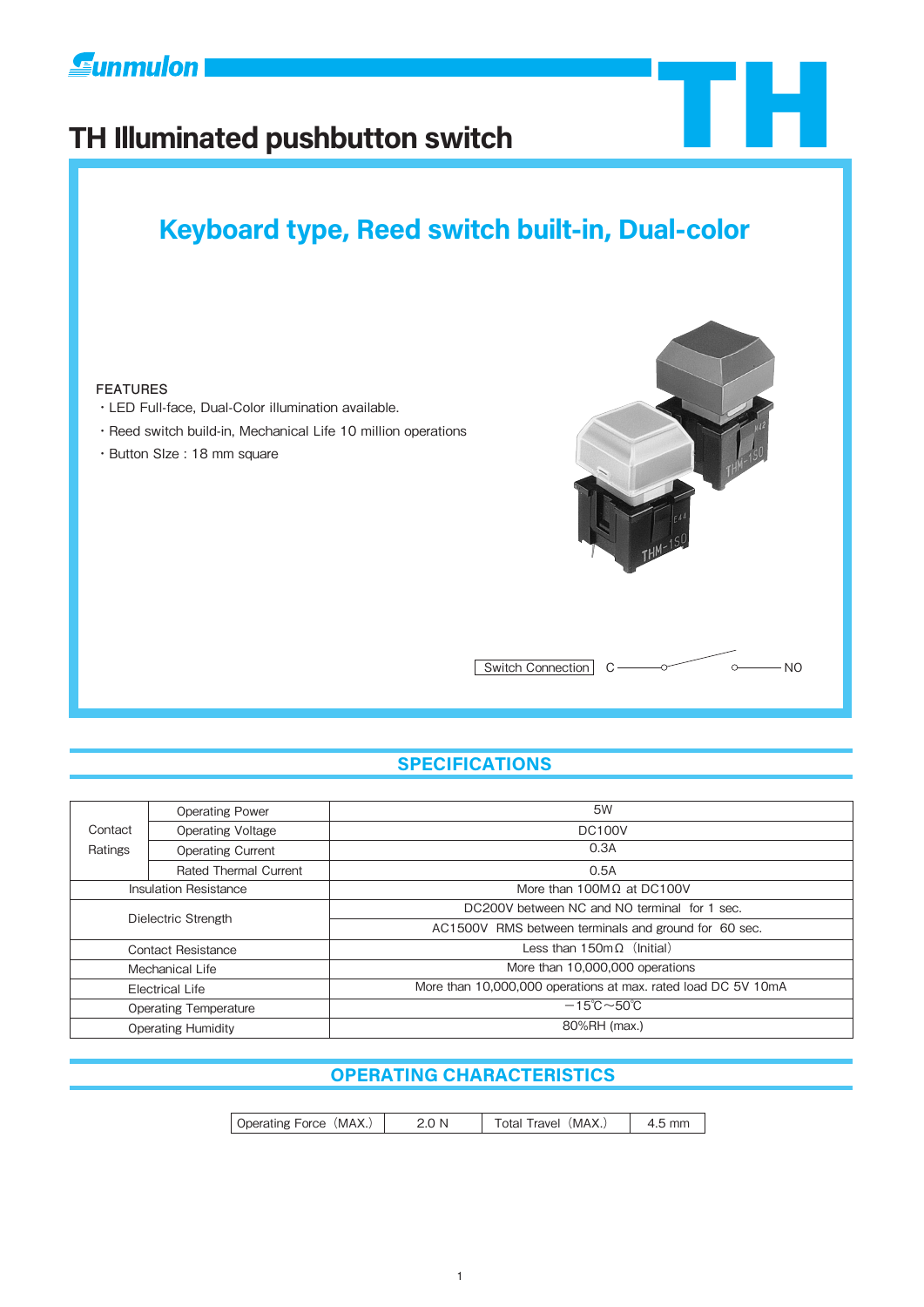

**DIMENSIONS**



Tolerance:±0.4mm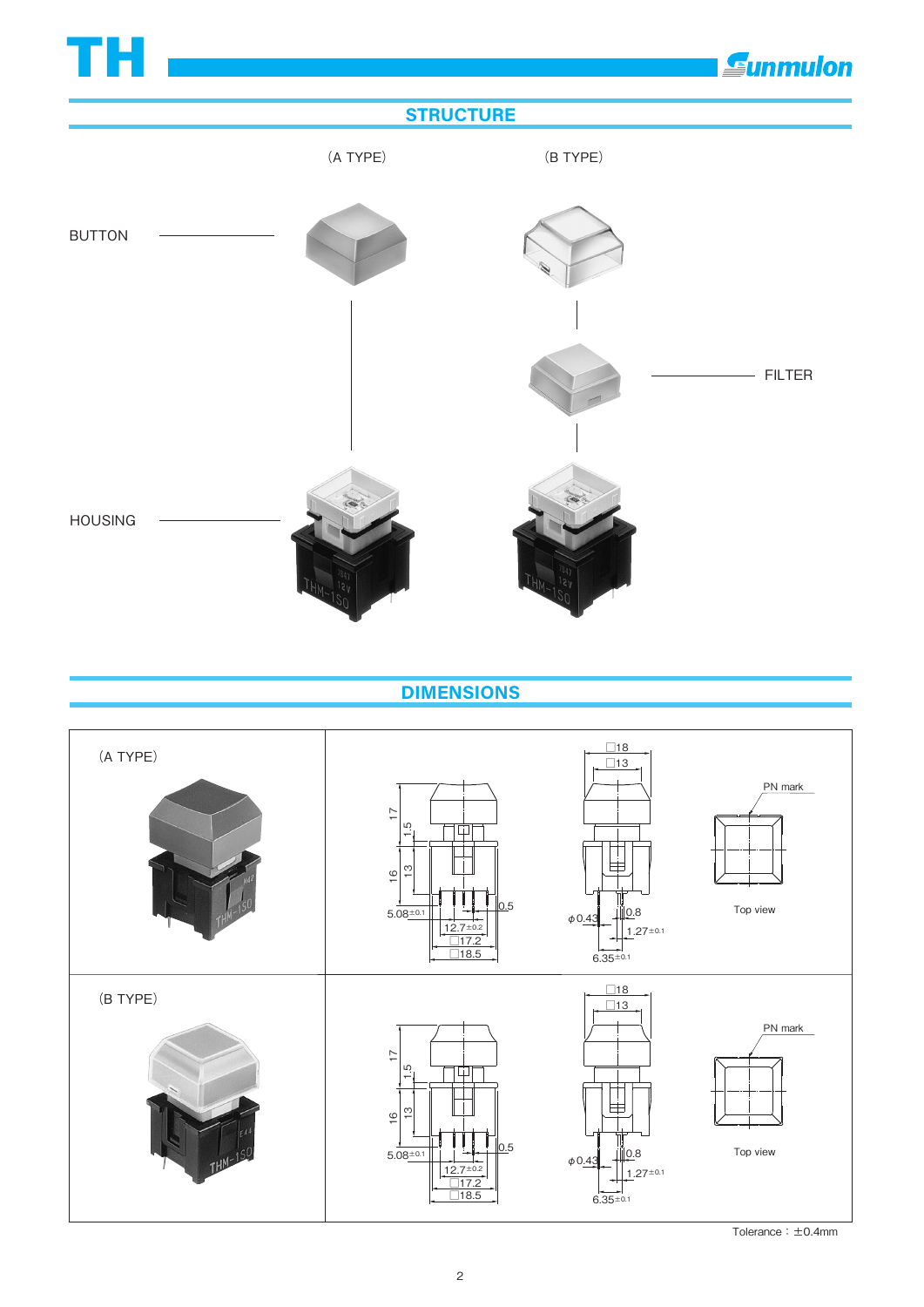# **Gunmulon**

# **INTERNAL CONNECTION ARRANGEMENTS**



## **TERMINALS**

#### **●TERMINALS DIMENSIONS**



※Non-illuminated type attached the terminal 3 and 5

| Terminal<br><b>TYPE</b> |        | 2                                   | 3                  | 4                     | 5                    |
|-------------------------|--------|-------------------------------------|--------------------|-----------------------|----------------------|
| Switch<br>Full-Face     |        | LED<br>Cathode<br>$\left( -\right)$ |                    | LED<br>Anode<br>$(+)$ |                      |
| Dual-Color              | Switch |                                     | Red LED<br>Cathode | LED<br>Anode          | Green LED<br>Cathode |

※Simultaneous lighting 3 color of Dual-Color type, please use as follows. (1) Simultaneous lighting available for DC5V.

- (2)For DC12V and DC24V type, refer to the following and connect with the correct external resistor.
- 

## **TERMINAL SHAPE**/**PCB HOLE CUT-OUT**

#### **●TERMINAL SHAPE**

for reinforcement.



 $0.5$   $\frac{\mu}{|\phi} 0.43$ 





# **LED DATA**

#### **●LED RATINGS**

| $DC$ Voltage $(V)$ | Current Rating (mA) |            |  |  |
|--------------------|---------------------|------------|--|--|
|                    | Full-Face           | Dual-Color |  |  |
| 5(.±5%)            | 40                  | 37         |  |  |
| 12 $(\pm 5\%)$     | 20                  | 17         |  |  |
| 24 $(\pm 5\%)$     | 17                  | 17         |  |  |

#### Refer to the following formula to calculate external resistance values.

#### $R = \frac{Vcc - VF}{Vc}$ IF

- Vcc: Power Supply voltage
- V<sub>F</sub> : forward voltage
- IF : Recommended operating current



Non-resistor type, suitable external current limiting resistors must be installed as shown by the table and formula.

| <b>ITEM</b>                   |             | Forward Voltage<br>$V_F$ (V) | Recommended<br>operating current<br>(mA)<br>le l | Max.<br>operating currect<br>(mA)<br><b>I<sub>FM</sub></b> | DC.<br>Reverse voltage<br>$V_R$ (V) | <b>Wiring</b><br>diagram |        |
|-------------------------------|-------------|------------------------------|--------------------------------------------------|------------------------------------------------------------|-------------------------------------|--------------------------|--------|
| 5V<br>Full-<br>Face<br>12.24V | Red         | 3.6                          | 40                                               | 50                                                         | 10                                  |                          |        |
|                               |             | Green, Yellow                | 4.2                                              |                                                            |                                     |                          | Fig. 1 |
|                               | Red         | 7.2                          | 20                                               | 25                                                         | 20                                  |                          |        |
|                               |             | Green, Yellow                | 8.4                                              |                                                            |                                     |                          |        |
|                               | 5V<br>Dual- | Red                          | 4,2                                              | 37                                                         | 40                                  | 5                        | Fig. 2 |
| Color                         |             | Green                        | 4.4                                              |                                                            |                                     |                          |        |
|                               | 12.24V      | Red                          | 8.4                                              | 17                                                         | 20                                  | 10                       |        |
|                               |             | Green                        | 8.8                                              |                                                            |                                     |                          |        |







**TH**

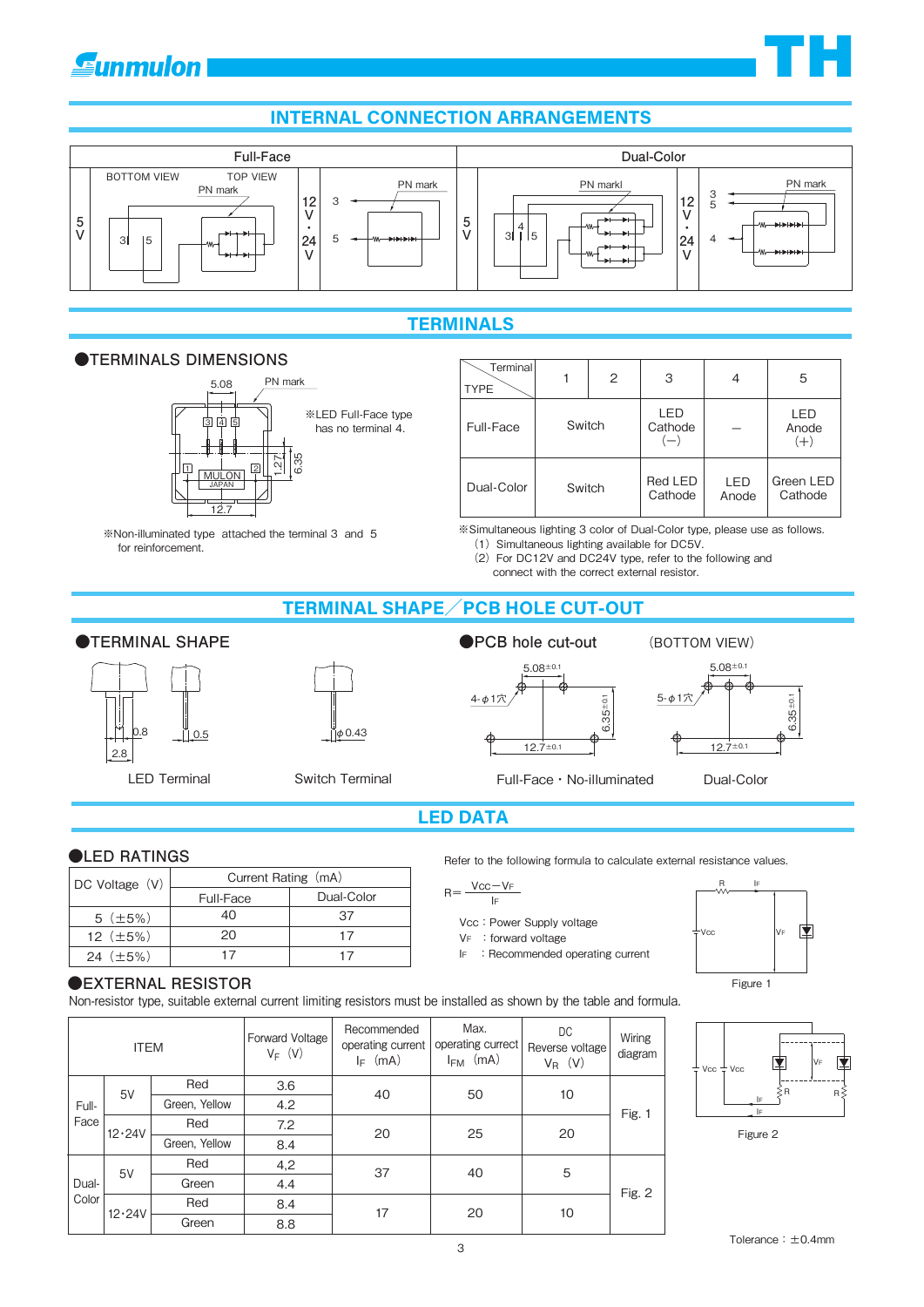

# **E**unmulon

# **PANEL CUT DIMENSIONS**(**REINFORCED PANEL**)

By using the reinforcement panel it is possible to prevent direct application of force to the printed circuit board. Please use reinforced panel thickness 1-2 mm.



#### **FILTER DIMENSION**



## **ACCESSORIES**

#### **●Button/Filter**

| Color<br>Type | Red        | Green      | Yellow     | Milk-white | Clear      |
|---------------|------------|------------|------------|------------|------------|
| A type Button | TH-2009-LR | TH-2009-LG | TH-2009-LY | TH-2009-LM |            |
| B type Button |            |            |            |            | TH-2010-CC |
| B type Filter | TH-2011-LR | TH-2011-LG | TH-2011-LY | TH-2011-LM |            |

# **ASSEMBLY & DISASSEMBLY**

| 1. Removing Button                                                                                          | 2. Fitting Button for A type & Fitting Filter for B type                                                                                                                                       |
|-------------------------------------------------------------------------------------------------------------|------------------------------------------------------------------------------------------------------------------------------------------------------------------------------------------------|
| Hang the button and pull out straight.                                                                      | projection<br>groove<br>Be sure to mount the button with the correct orientation.<br>Align the projections in the button, the groove on the switch,<br>and depress the button onto the switch. |
| 3. Fitting Button for B type                                                                                | 4. LED voltage supply rating                                                                                                                                                                   |
| projection<br>groove<br>Align the groove on the button, the projection on the filter<br>and fit the button. | supply voltage mark<br><b>24V</b>                                                                                                                                                              |

Tolerance:±0.4mm